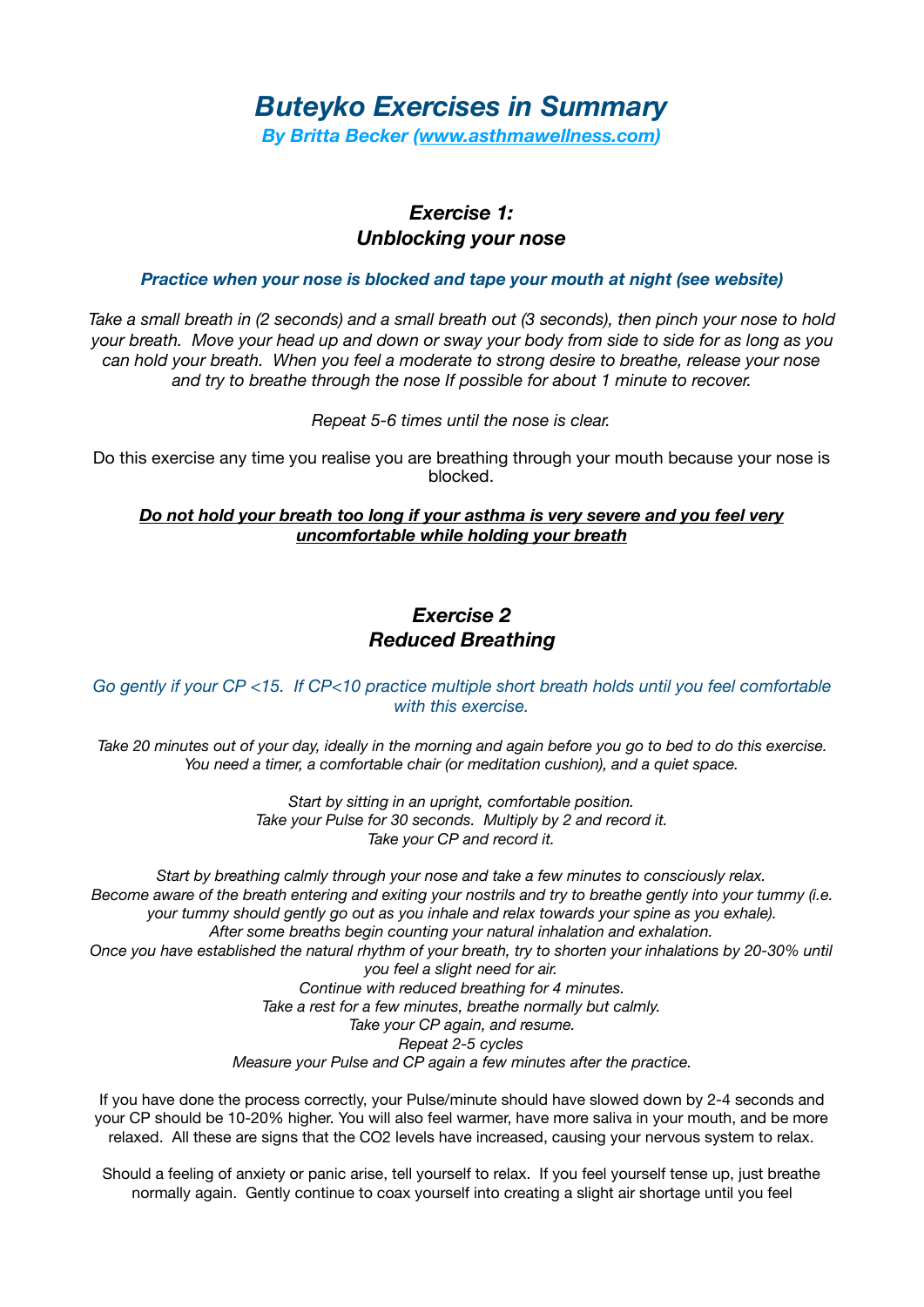comfortable doing so. Beware of tensing your abdomen, shoulders, neck or chest muscles. Should that happen, take a break, relax and start again. While the inhalation will take some controlling on your behalf, the exhalation should always occur naturally on its own. Eventually you will notice a natural pause occurring after each exhalation. This is a very good sign that you are starting to breath correctly.

#### **Here is an example of reducing your breath:**

#### **Natural Breathing is 3 counts in, 3 counts out Reduced breathing is 2 counts in, 3 counts out**

Variations:

#### *Reduced Breathing with closed Nostril*

*Check which of your nostrils is partially blocked (one will usually be more blocked than the other) and close off the other one. You can do this by pressing with one finger against the side of the nostril, or you can tape that nostril up with paper tape. You can do this for 20 minutes or so while reading or watching TV. Don't forget to take the tape off when you go out!* 

#### *Reduced Breathing with Cupped Hands*

*Another variation involves cupping your hands in front of your nose to create a small space into which to breathe. As your hands are very sensitive you can use them to detect how much airflow is reaching them from your nostrils. That way you can try to breathe ever more gently. The space will also accumulate your previously exhaled CO2, thereby raising your CO2 level intake on your next inhalation.* 

# *Exercise 3 Walking with your mouth closed*

### *If your CP<20. Go gently within your capacity.*

*Go for a 20-30 minute walk where you walk with your mouth closed the entire time to create a slight need for air. In other words, walk at a pace that pushes you just enough to feel a slight air shortage, but never to the point that you need to open your mouth to breathe. If you do, take a*  rest until you can breathe gently through your nose again. Keep your breath calm, even and soft *throughout. Do not push too hard, especially if you have a low CP (<20). Exercise 4* 

## *Exercise 4 Walking with breath holds*

### *If your CP is above 15. Go gently if CP<20.*

 *While walking take a short breath in, and a short breath out before holding your breath (either by pinching your nostrils or closing off the back of your throat). Walk between 5-20 steps before resuming normal, gentle breathing. Gain control over your breathing within 2 breaths after your breath hold. Do not push yourself beyond a moderate air shortage - you may end up creating symptoms. After 30 - 60 seconds of normal breathing, repeat. Do about 6-10 sets.* 

#### *Variation: Walking with closed nostril*

*Another way to reduce breathing while exercising is to block one nostril (try to block the one that is hardest to breathe through).*